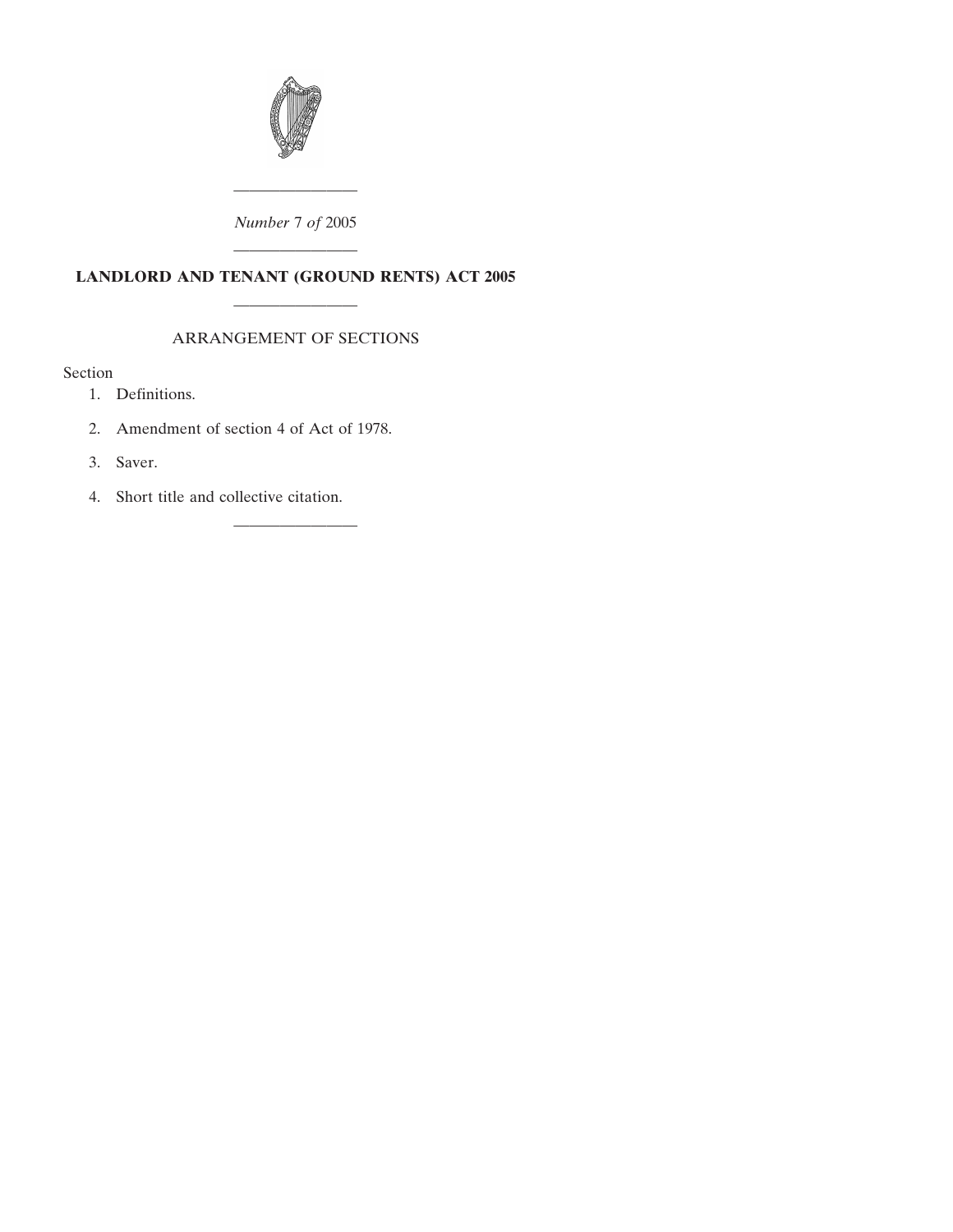## [*No.* **7.**] Landlord and Tenant (Ground Rents) [2005.] *Act* 2005*.*

Acts Referred to

| Landlord and Tenant (Ground Rents) Act 1967         | 1967, No. 3  |
|-----------------------------------------------------|--------------|
| Landlord and Tenant (Ground Rents) (No. 2) Act 1978 | 1978, No. 16 |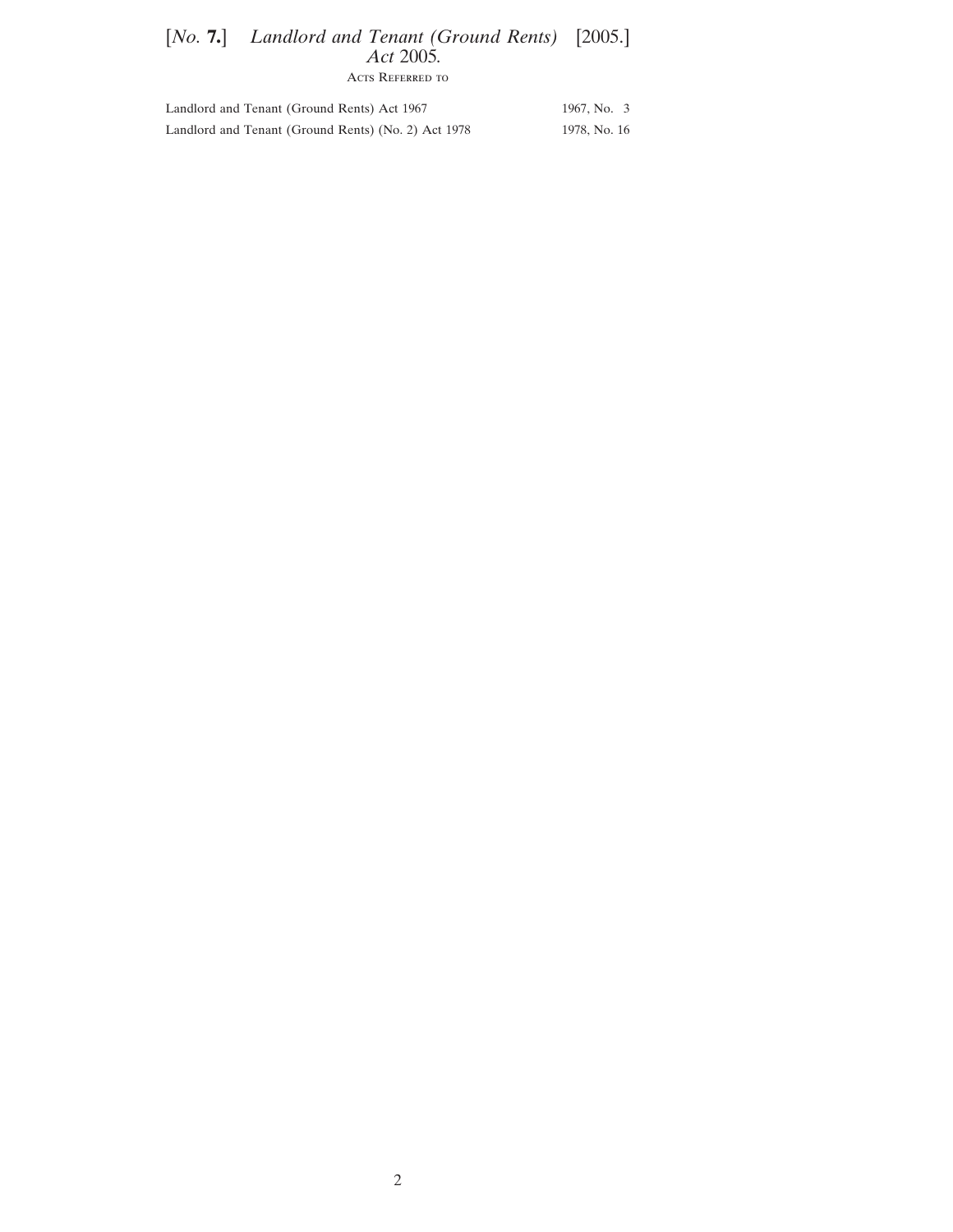<span id="page-2-0"></span>

*Number* 7 *of* 2005

# ———————— **LANDLORD AND TENANT (GROUND RENTS) ACT 2005** ————————

#### AN ACT TO AMEND SECTION 4 OF THE LANDLORD AND TENANT (GROUND RENTS) (NO. 2) ACT 1978 AND TO PROVIDE FOR RELATED MATTERS. [19*th May*, 2005]

BE IT ENACTED BY THE OIREACHTAS AS FOLLOWS:

**1.**—In this Act—

Definitions.

"Act of 1967" means the Landlord and Tenant (Ground Rents) Act 1967;

"Act of 1978" means the Landlord and Tenant (Ground Rents) (No. 2) Act 1978.

**2.**—The following section is substituted for section 4 of the Act Amendment of of 1978: section 4 of Act of 1978.

"Restriction on application to State, etc.

4.—(1) This Act shall not bind—

- (*a*) a Minister of the Government,
- (*b*) the Commissioners of Public Works in Ireland,
- (*c*) Industrial Development Agency (Ireland),
- (*d*) Shannon Free Airport Development Company, or
- (*e*) Udara´s na Gaeltachta.

(2) Subsection (1) is in addition to any other enactment imposing a restriction on the application of this Act.".

**3.**—The amendment of section 4 of the Act of 1978 effected by Saver.*section 2* of this Act shall not apply to—

- (*a*) an application to the Registrar of Titles under Part III of the Act of 1978 made before the passing of this Act,
- (*b*) a notice of intention to acquire a fee simple under section 4 of the Act of 1967 served before the passing of this Act,